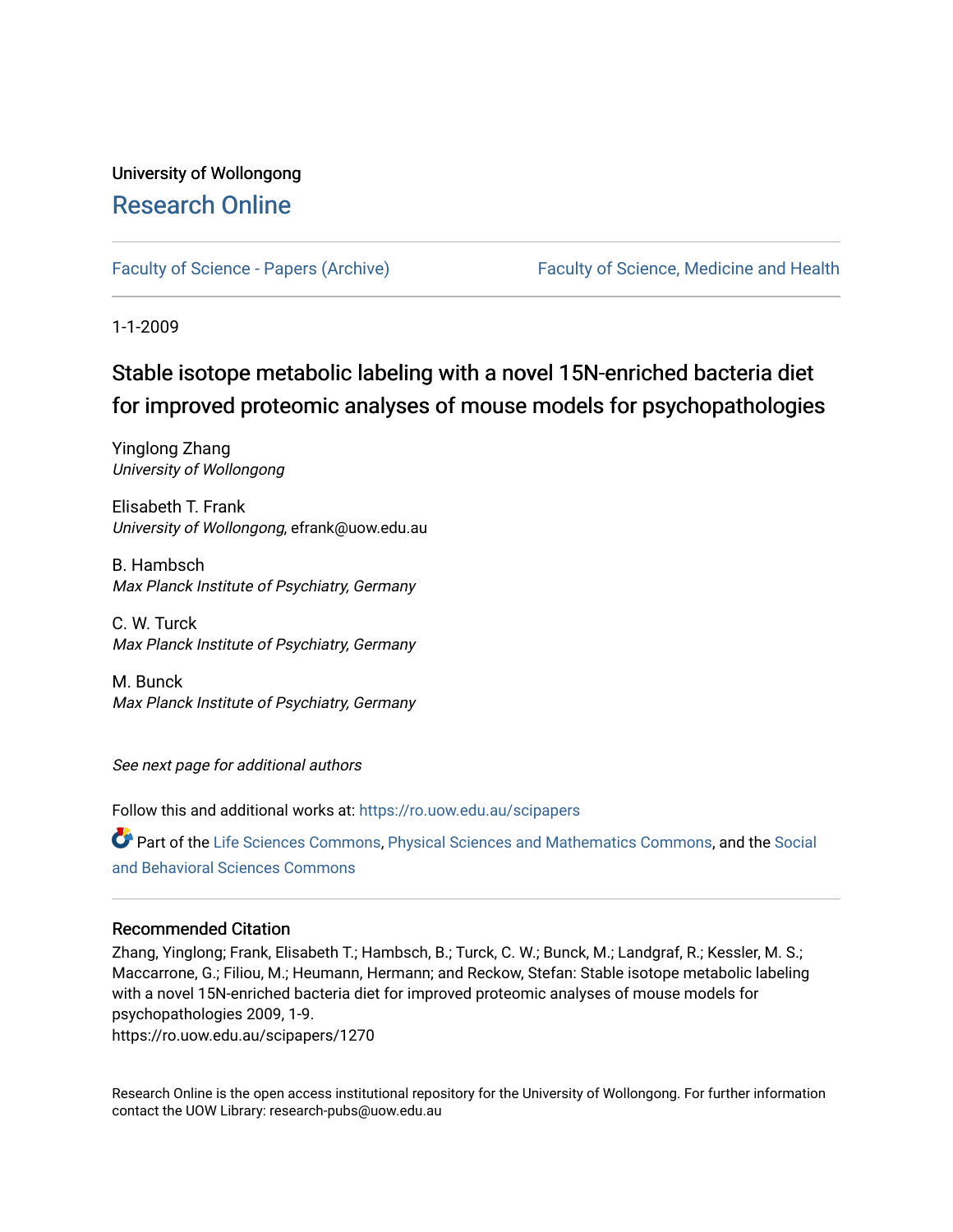# Stable isotope metabolic labeling with a novel 15N-enriched bacteria diet for improved proteomic analyses of mouse models for psychopathologies

## **Abstract**

The identification of differentially regulated proteins in animal models of psychiatric diseases is essential for a comprehensive analysis of associated psychopathological processes. Mass spectrometry is the most relevant method for analyzing differences in protein expression of tissue and body fluid proteomes. However, standardization of sample handling and sample-to-sample variability are problematic. Stable isotope metabolic labeling of a proteome represents the gold standard for quantitative mass spectrometry analysis. The simultaneous processing of a mixture of labeled and unlabeled samples allows a sensitive and accurate comparative analysis between the respective proteomes. Here, we describe a cost-effective feeding protocol based on a newly developed 15N bacteria diet based on Ralstonia eutropha protein, which was applied to a mouse model for trait anxiety. Tissue from 15Nlabeled vs. 14N-unlabeled mice was examined by mass spectrometry and differences in the expression of glyoxalase-1 (GLO1) and histidine triad nucleotide binding protein 2 (Hint2) proteins were correlated with the animals' psychopathological behaviors for methodological validation and proof of concept, respectively. Additionally, phenotyping unraveled an antidepressant-like effect of the incorporation of the stable isotope 15N into the proteome of highly anxious mice. This novel phenomenon is of considerable relevance to the metabolic labeling method and could provide an opportunity for the discovery of candidate proteins involved in depression-like behavior. The newly developed 15N bacteria diet provides researchers a novel tool to discover diseaserelevant protein expression differences in mouse models using quantitative mass spectrometry.

## Keywords

Stable, isotope, metabolic, labeling, novel, 15N, enriched, bacteria, diet, for, improved, proteomic, analyses, mouse, models, for, psychopathologies

## **Disciplines**

Life Sciences | Physical Sciences and Mathematics | Social and Behavioral Sciences

## Publication Details

Frank, E. T., Kessler, M. S., Filiou, M., Zhang, Y., Maccarrone, G., Reckow, S., Bunck, M., Heumann, H., Turck, C. W., Landgraf, R. & Hambsch, B. (2009). Stable isotope metabolic labeling with a novel 15N-enriched bacteria diet for improved proteomic analyses of mouse models for psychopathologies. Public Library of Science ONE, 4 (11), 1-9.

## Authors

Yinglong Zhang, Elisabeth T. Frank, B. Hambsch, C. W. Turck, M. Bunck, R. Landgraf, M. S. Kessler, G. Maccarrone, M. Filiou, Hermann Heumann, and Stefan Reckow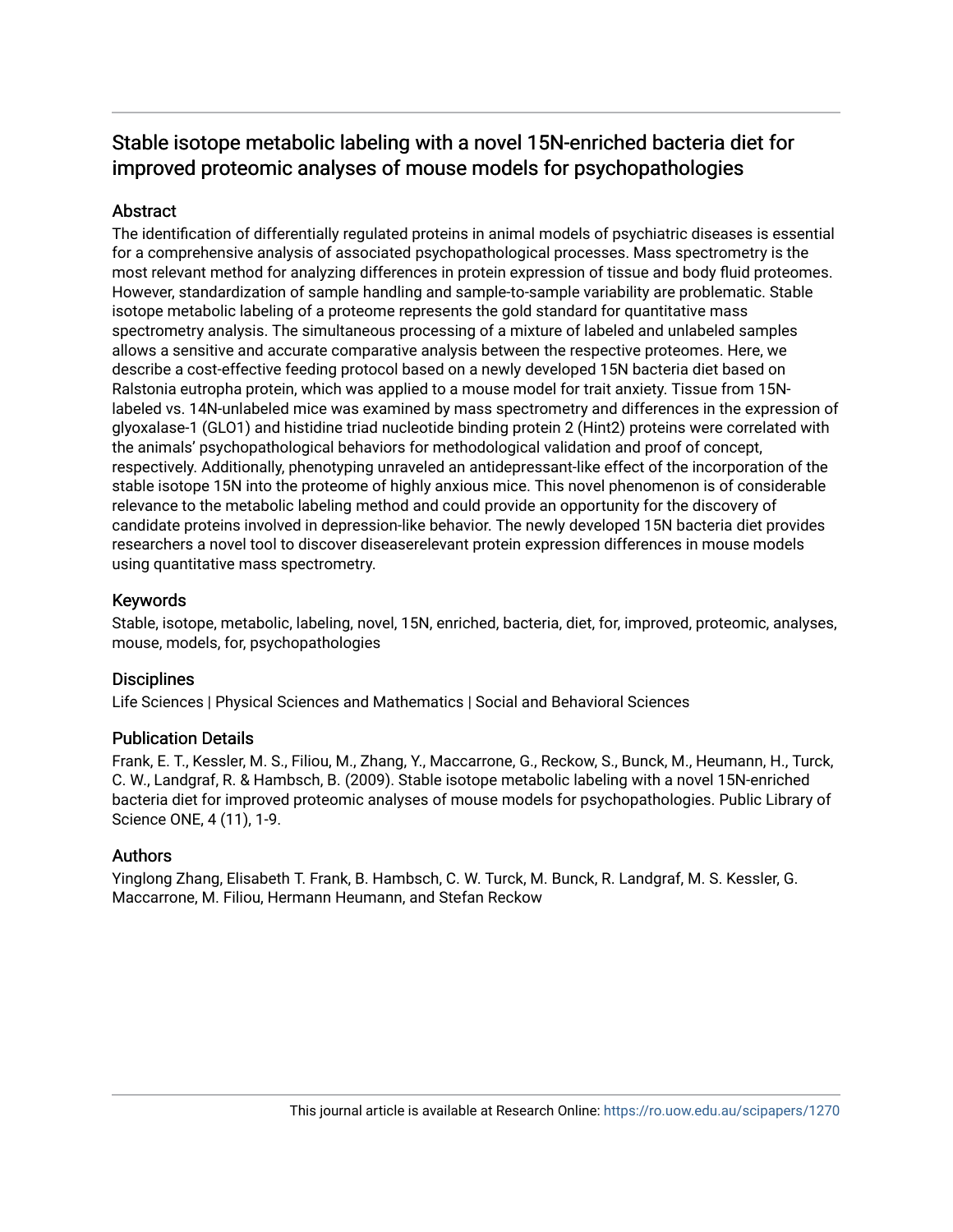# Stable Isotope Metabolic Labeling with a Novel <sup>15</sup>N-Enriched Bacteria Diet for Improved Proteomic Analyses of Mouse Models for Psychopathologies

Elisabeth Frank<sup>1,2</sup>, Melanie S. Kessler<sup>1,3</sup>, Michaela D. Filiou<sup>1</sup>, Yaoyang Zhang<sup>1</sup>, Giuseppina Maccarrone<sup>1</sup>, Stefan Reckow<sup>1</sup>, Mirjam Bunck<sup>1,4</sup>, Hermann Heumann<sup>5,6</sup>, Christoph W. Turck<sup>1</sup>, Rainer Landgraf<sup>1</sup>, Boris Hambsch $1*$ 

1 Max Planck Institute of Psychiatry, Munich, Germany, 2 Schizophrenia Research Institute, School of Health Sciences, University of Wollongong, Wollongong, Australia, 3 CNS Research, F. Hoffmann-La Roche Ltd., Basel, Switzerland, 4 Affectis Pharmaceuticals AG, Martinsried, Germany, 5 Max Planck Institute of Biochemistry, Martinsried, Germany, 6 Silantes GmbH, Munich, Germany

## Abstract

The identification of differentially regulated proteins in animal models of psychiatric diseases is essential for a comprehensive analysis of associated psychopathological processes. Mass spectrometry is the most relevant method for analyzing differences in protein expression of tissue and body fluid proteomes. However, standardization of sample handling and sample-to-sample variability are problematic. Stable isotope metabolic labeling of a proteome represents the gold standard for quantitative mass spectrometry analysis. The simultaneous processing of a mixture of labeled and unlabeled samples allows a sensitive and accurate comparative analysis between the respective proteomes. Here, we describe a cost-effective feeding protocol based on a newly developed <sup>15</sup>N bacteria diet based on Ralstonia eutropha protein, which was applied to a mouse model for trait anxiety. Tissue from 15N-labeled vs. 14N-unlabeled mice was examined by mass spectrometry and differences in the expression of glyoxalase-1 (GLO1) and histidine triad nucleotide binding protein 2 (Hint2) proteins were correlated with the animals' psychopathological behaviors for methodological validation and proof of concept, respectively. Additionally, phenotyping unraveled an antidepressant-like effect of the incorporation of the stable isotope <sup>15</sup>N into the proteome of highly anxious mice. This novel phenomenon is of considerable relevance to the metabolic labeling method and could provide an opportunity for the discovery of candidate proteins involved in<br>depression-like behavior. The newly developed <sup>15</sup>N bacteria diet provides researchers a novel tool to discover relevant protein expression differences in mouse models using quantitative mass spectrometry.

Citation: Frank E, Kessler MS, Filiou MD, Zhang Y, Maccarrone G, et al. (2009) Stable Isotope Metabolic Labeling with a Novel <sup>15</sup>N-Enriched Bacteria Diet for Improved Proteomic Analyses of Mouse Models for Psychopathologies. PLoS ONE 4(11): e7821. doi:10.1371/journal.pone.0007821

Editor: Georges Chapouthier, L'université Pierre et Marie Curie, France

Received July 9, 2009; Accepted October 22, 2009; Published November 13, 2009

Copyright: @ 2009 Frank et al. This is an open-access article distributed under the terms of the Creative Commons Attribution License, which permits unrestricted use, distribution, and reproduction in any medium, provided the original author and source are credited.

Funding: This work was supported by a BMBF QuantPro grant (www.bmbf.de) and the Max Planck Society (www.mpg.de). The funders had no role in study design, data collection and analysis, decision to publish, or preparation of the manuscript.

Competing Interests: The authors have declared that no competing interests exist.

\* E-mail: hambsch@mpipsykl.mpg.de

## Introduction

The identification of candidate biomarkers as novel diagnostic tools and drug targets for psychopathologies is of great importance in neuropsychiatric research. While genes fundamentally shape physiology and pathophysiology, proteins are the final executive force of all cellular processes that finally drive physiology and behavior in health and pathology. Still, whole proteome approaches are scarce due to the complexity of differential protein analysis. Mass spectrometry (MS) is currently the most comprehensive method to analyze differences in protein expression and formation of the proteome. However, standardization of sample handling is problematic and sample-to-sample variability is difficult to control. For an accurate and sensitive comparative proteome analysis metabolic labeling of one sample with a stable isotope is the preferred approach. This method results in an enrichment of the stable isotope in every protein in vivo, which can be compared with an unlabeled proteome by combining the two samples prior to MS analysis.

Whereas the method of metabolic labeling with  $15N$  has already been used decades ago [1], its application in brain research is just about to be realized by combining in vivo metabolic labeling of mammals with MS.

Metabolic labeling is well established for cultured cells (stable isotope labeling by amino acids in cell culture, SILAC, [2,3]), plants (SILIP; hydroponic isotope labeling of entire plants, HILEP,  $[4–6]$ ) and non-mammals including *D. melanogaster* and *C. elegans* [7]. Recently, the first successful labeling of rodents (Stable Isotope Labeling in Mammals, SILAM) and protein expression measurements were reported [7–10].

Wu et al. [8] showed for the first time that rats, when fed a  $^{15}N$ blue-green algae diet from weaning onwards, sufficiently incorporate  $15N$  at the age of 10 weeks in several organs (e.g., liver, kidney, but not the brain) to successfully study protein expression levels in labeled vs. unlabeled individuals. To allow measurements of brain proteins, this method was improved in a recent study by McClatchy et al. [9] and successfully used in two further studies on rats [10,11]. Though none of the studies using SILAM reported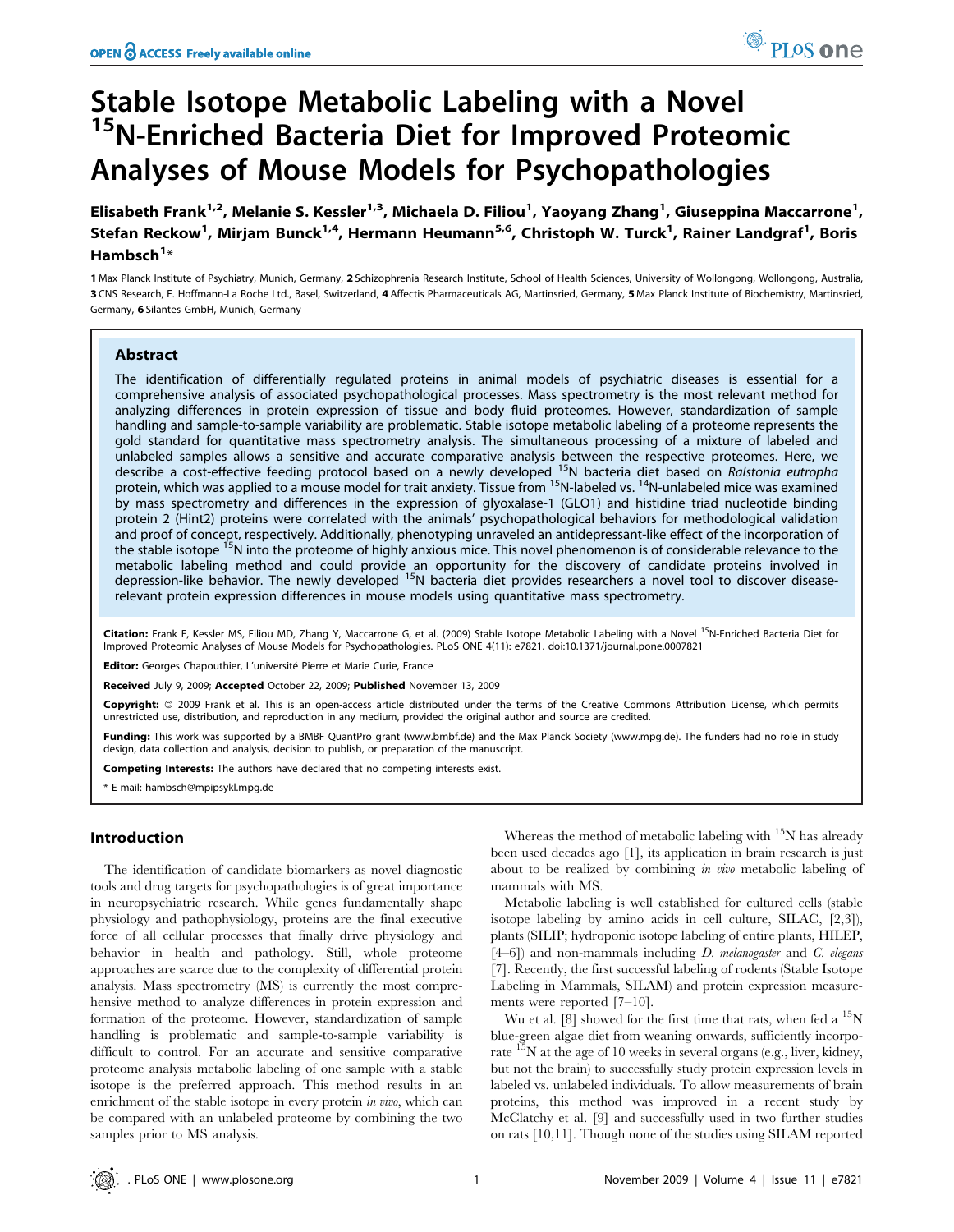health problems or obvious behavioral changes, so far no studies have examined the potential effects of <sup>15</sup>N incorporation into the proteome on the phenotype of the organism.

In the present study we tested various food compositions (bluegreen algae vs. bacteria diet) and feeding protocols, and their effects on health and psychopathological relevant behaviors as well as on incorporation rate and data analysis in mice.

For our experiments, we used high-anxiety, ''normal'' anxiety and low-anxiety mice of the HAB/NAB/LAB animal model for trait anxiety and co-morbid depression [12,13]. The genetic predisposition of these animals was examined in multiple approaches ([14,15]; Czibere et al., unpublished). In a 2D-gel study, glyoxalase-1 (GLO1) was identified as a biological marker being differentially expressed between the lines [12,16]. However, taking the multifactorial and polygenic nature of emotional and psychopathological behavior into account, many more genes and their protein products are likely to contribute to the divergence of trait anxiety in this model and need to be identified.

In the present series of experiments, we describe the development of a highly efficient labeling method, based on a novel <sup>15</sup>N-enriched bacteria diet using Ralstonia eutropha protein. This diet (developed in co-operation with Silantes GmbH, Germany) turned out to have superior methodological and analytical properties over the prior used <sup>15</sup>N-enriched bluegreen algae diet. Therefore, the new 15N bacteria diet allowed a highly sensitive MS analysis to compare the proteomes of HAB/ NAB/LAB mice. As proof of concept, we show expression differences of potential biomarkers in cerebellar brain tissue, including GLO1, discovered in earlier studies, and histidine triad nucleotide binding protein 2 (Hint2), previously not found to be differentially expressed in the HAB/NAB/LAB model.

Additionally, we report for the first time a novel phenomenon of  $^{15}N$  enrichment having antidepressant-like effects in highly anxious animals. This is discussed as an avenue for the discovery of candidate proteins involved in depression-like behavior.

## Results

In preliminary studies we found that the offspring of CD1 dams fed exclusively with a blue-green algae diet had severe developmental problems that led to death by malnutrition at about 10 days after birth. By feeding the dams until weaning with a free choice of blue-green algae and standard diet, this problem was overcome. With animals preferring the blue-green algae diet four times over standard chow, this resulted in minor reduction of the incorporation rate only.

The novel bacteria diet (Table 1) on the other hand had none of these shortcomings at any developmental stage. Feeding our animals with the bacteria diet exclusively after pregnancy detection and 4 days of free choice to accustom the animals to the new diet (Figure 1) was therefore considered the preferred method for achieving minimal food consumption and maximal <sup>15</sup>N incorporation rates at early developmental stages.

## Food Consumption and Weight Gain

No differences in overall food consumption of dams and the offspring before weaning were found for any mouse line, diet or feeding protocol (Table 2). However, whereas blue-green algae diet fed HAB animals showed a significantly increased body weight at weaning through to adulthood  $(p<0.01)$ , bacteria diet fed animals had a reduced body weight compared to standard diet fed animals  $(p<0.01;$  Figure 2).

## <sup>15</sup>N Incorporation Rate

The incorporation rate of  $15N$  in plasma proteins was significantly higher in bacteria compared to blue-green algae diet fed animals on post natal days (PND) 5, 14 and 28 ( $p$ <0.05; Figure 3). While the cerebellum had a relatively low incorporation rate in animals fed with any 15N diet on PND5, bacteria fed animals showed an earlier increase of 15N incorporation in adolescence compared to blue-green algae fed animals  $(p<0.01)$ . At PND56, all animals approached a maximal incorporation rate of over 90% in all tissues independent of the diet used.

| Table 1. Bacteria and algae diet compositions. |
|------------------------------------------------|

| Bacteria diet (Silantes GmbH, Germany)                                                           | Algae diet (Harlan Laboratories, USA)                             |
|--------------------------------------------------------------------------------------------------|-------------------------------------------------------------------|
| 20% Ralstonia eutropha (lyophilized 15N-labeled bacterial hydrolysate; isotope enrichment >98%)) | 33% Spirulina Powder (customer supplied)                          |
| 35% Sucrose                                                                                      | 27.5% Sucrose                                                     |
| 13% Maltodextrin                                                                                 | 10% Maltodextrin                                                  |
| 10% Corn Starch                                                                                  | 9.5% Vegetable Shortening (Primex)                                |
| 0.3% L-Cystine                                                                                   | 7.5% Anhydrous Milkfat                                            |
| 8% Soybean Oil                                                                                   | 3% Soybean Oil                                                    |
| 7.2% Cellulose                                                                                   | 7.5% Cellulose                                                    |
| 0.3% Calcium Phosphate, dibasic                                                                  | 0.6% Calcium Phosphate, dibasic                                   |
| 0.025% Ferric Citrate                                                                            | 0.6% Calcium Carbonate                                            |
| 1.4% Vitamin Mix, AIN-93-VX (94047)                                                              | 0.25% Vitamin Mix, w/o choline, A, D, E (83171)                   |
| 0.25% Choline Bitartrate                                                                         | 0.25% Choline Bitartrate                                          |
| 0.0024% THBQ, antioxidant                                                                        | 0.01% Vitamin E, DL-alpha tocopheryl acetate (500 IU/g)           |
| 4.5% Mineral Mix, AIN-93M-MX (94049)                                                             | 0.00025% Vitamin D3, cholecalciferol (400,000 IU/g in<br>sucrose) |
|                                                                                                  | 0.004% Zinc Carbonate                                             |
|                                                                                                  | 0.001% Cupric Carbonate                                           |
|                                                                                                  | 0.0002% Potassium Iodate                                          |

doi:10.1371/journal.pone.0007821.t001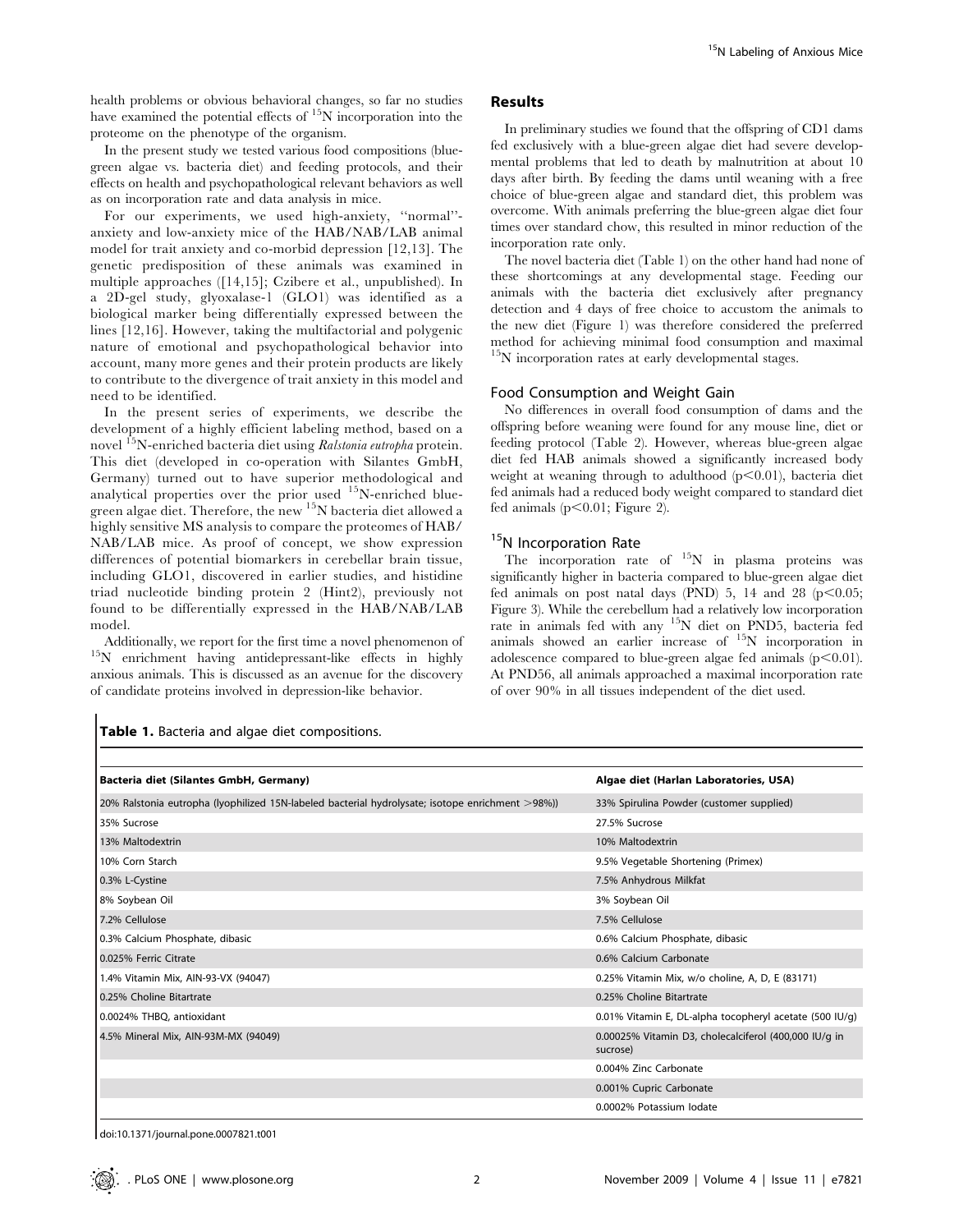

organ sampling: brain (hippocampus, amygdala, cingulate cortex, cerebellum), pituitary, thymus, heart, lung, liver, spleen, pancreas, adrenals, kidney, muscle, blood

Figure 1. Mouse feeding protocol with the novel bacteria diet. As soon as pregnancy was detected 10 days after mating (post natal day PND -11), the animals received 4 days of ad libitum standard/bacteria diet before they were fed bacteria diet only. Organs were harvested at PND 5, 14, 28 and 56 to determine <sup>15</sup>N incorporation rate and line-specific protein expression pattern. doi:10.1371/journal.pone.0007821.g001

## Anxiety-Related and Depression-Like Behaviors

The blue-green algae diet, when fed to HAB animals, had no impact on anxiety-related parameters or locomotion (Figure 4). However, HAB animals fed with a blue-green algae diet showed a strongly reduced time of immobility in the tail suspension test

| Table 2. Food consumption of algae and bacteria diets of |  |  |  |  |
|----------------------------------------------------------|--|--|--|--|
| HAB/NAB/LAB dams and pups before weaning.                |  |  |  |  |

| Algae diet [g]         |                |                |                 |                |                |
|------------------------|----------------|----------------|-----------------|----------------|----------------|
| <b>Mouse Line Diet</b> | <b>HAB</b>     |                |                 |                |                |
|                        | 14N            | 15N            | <b>Standard</b> |                |                |
| PND <sub>1</sub>       | $8.0 \pm 0.5$  | $7.4 \pm 0.9$  | $9.2 \pm 0.7$   |                |                |
| PND <sub>7</sub>       | $11.5 \pm 0.6$ | $11.0 \pm 0.7$ | $13.7 \pm 0.5$  |                |                |
| <b>PND 14</b>          | $13.9 \pm 0.4$ | $12.1 \pm 1.0$ | $15.4 \pm 0.9$  |                |                |
| <b>PND 24</b>          | $15.8 \pm 2.0$ | $15.4 \pm 1.8$ | $18.3 \pm 1.0$  |                |                |
| Bacteria diet [g]      |                |                |                 |                |                |
| <b>Mouse Line Diet</b> | <b>HAB</b>     |                | <b>NAB</b>      |                | <b>LAB</b>     |
|                        | 14N            | <b>15N</b>     | <b>14N</b>      | <b>15N</b>     | 14N            |
| PND <sub>1</sub>       | $4.5 \pm 0.4$  | $5.8 \pm 0.6$  | $8.0 \pm 2.0$   | $6.0 + 0.7$    | $6.2 \pm 0.7$  |
| PND <sub>7</sub>       | $8.9 + 1.0$    | $8.1 \pm 1.4$  | $11.1 \pm 1.6$  | $11.6 \pm 1.4$ | $9.3 \pm 1.1$  |
| <b>PND 14</b>          | $9.9 + 0.8$    | $8.4 \pm 0.6$  | $14.6 \pm 1.8$  | $11.7 \pm 1.1$ | $10.5 \pm 1.3$ |
| <b>PND 24</b>          | $13.1 \pm 1.9$ | $11.9 \pm 1.2$ | $17.4 \pm 4.9$  | $11.7 \pm 2.0$ | $14.0 \pm 1.9$ |

Consumption of blue-green algae diet of HAB dams and their pups and consumption of bacteria diet of HAB/NAB/LAB dams and their pups before weaning (post natal days (PND) 1-24); <sup>14</sup>N diet 14N; <sup>15</sup>N-enriched diet. doi:10.1371/journal.pone.0007821.t002

compared to standard diet fed animals, indicative of diminished depression-like behavior  $(p<0.05)$ , which was even more pronounced in  $^{15}N$  diet fed animals (p $\leq$ 0.01; Figure 5).

The bacteria diet, similar to the blue-green algae diet, had no influence on anxiety-related behaviors or locomotion of HAB, NAB and LAB mice as they showed the same significant phenotypic divergence typical of animals of the standard breeding in both the ultrasonic vocalization and the elevated plusmaze tests (Figures 6 and 7; data from HAB/NAB/LAB standard breeding generations 26–29 in Figure 6A as dotted line and depicted in Figure 6B as percentage difference compared to experimental animals: Kessler, Bunck and Frank, unpublished data; [12,13,16,17]).



Figure 2. Body weight after weaning of animals fed with bacteria, blue-green algae and standard diet. Compared to standard fed HAB animals (orange dotted line), blue-green algae diet fed animals were significantly heavier (green line) and bacteria fed animals lighter (red line)  $(*p<0.01$  blue-green algae vs. control ++p<0.01 bacteria vs. control).

doi:10.1371/journal.pone.0007821.g002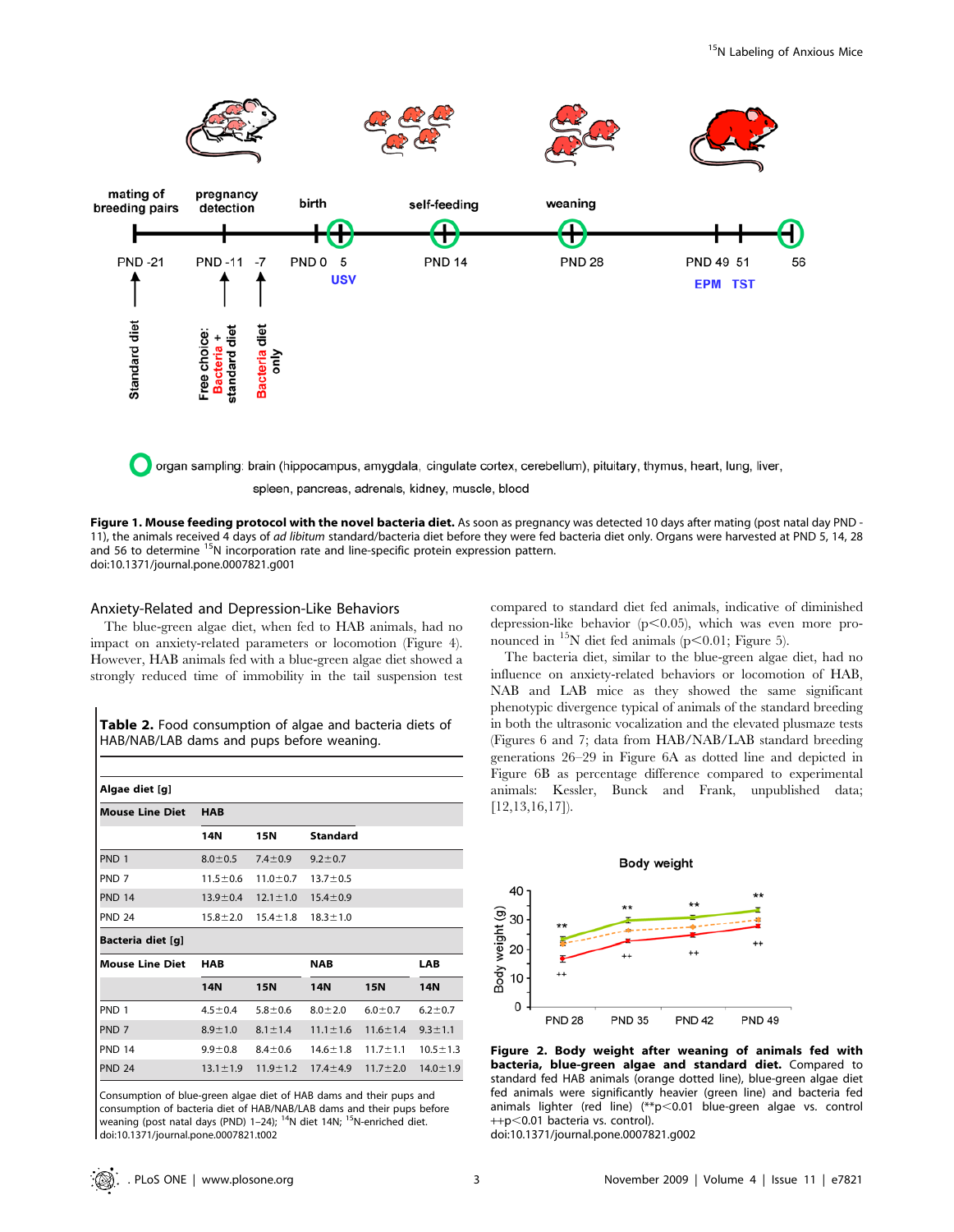

Figure 3. Incorporation rate of  $15N$  in (A) plasma and (B) brain proteins. In 5, 14 and 28 day old animals (PND 5, 14, 28) bacteria diet feeding provides a significantly higher incorporation of  $15N$  in plasma proteins compared to blue-green algae diet; only at the age of 56 days,<br>blue-green algae fed diet animals show the same <sup>15</sup>N incorporation. In the cerebellum, a faster incorporation in adolescence at PND 14 reached significance  $(*p<0.01; *p<0.05)$ . doi:10.1371/journal.pone.0007821.g003

In contrast to the blue-green algae diet, the bacteria diet per se had no influence on depression-like behavior in the TST (Figure 8). However, confirming the data gained from the blue-green algae diet, feeding HAB animals with the stable 15N isotope using the bacteria diet resulted in a strong decrease in the time of immobility compared to animals fed with  $^{14}N$  bacteria diet (p<0.01), reflecting the animals' depression-like behavior (Figure 8). Where-



Figure 4. Anxiety-related behavior and locomotion of HAB animals on the elevated plus maze (EPM). No behavioral changes due to the blue-green algae diet fed to the animals were found. doi:10.1371/journal.pone.0007821.g004

### TST: Depression - like behavior



Figure 5. Depression-like behavior of HAB animals in the tail suspension test (TST). Animals fed with blue-green algae diet hat a strongly reduced immobility, indicating depression-like behavior, compared to standard fed animals. This effect was even more pronounced in animals fed with the <sup>15</sup>N isotope (\*p<0.05; \*\*p<0.01). doi:10.1371/journal.pone.0007821.g005

as 15N-fed HAB animals still showed considerably more depression-like behavior than LAB animals (p $<$ 0.01; Figure 8), these data demonstrate a clear diet-independent antidepressantlike effect of the  $15N$  isotope in high-anxiety mice.

#### A USV: Anxiety-related behavior



Figure 6. (A) Anxiety-related behavior at post natal day 5 in the **ultrasonic vocalization test (USV).** High (HAB), normal (NAB) and<br>low (LAB) anxious animals were fed with <sup>14</sup>N or <sup>15</sup>N enriched bacteria diets. A) Independent of the diet, HAB, NAB and LAB mice showed the significant (not indicated) phenotypic divergence typical of animals of the standard breeding (dotted lines and indicated in B) as percentage difference of the standard breeding).

doi:10.1371/journal.pone.0007821.g006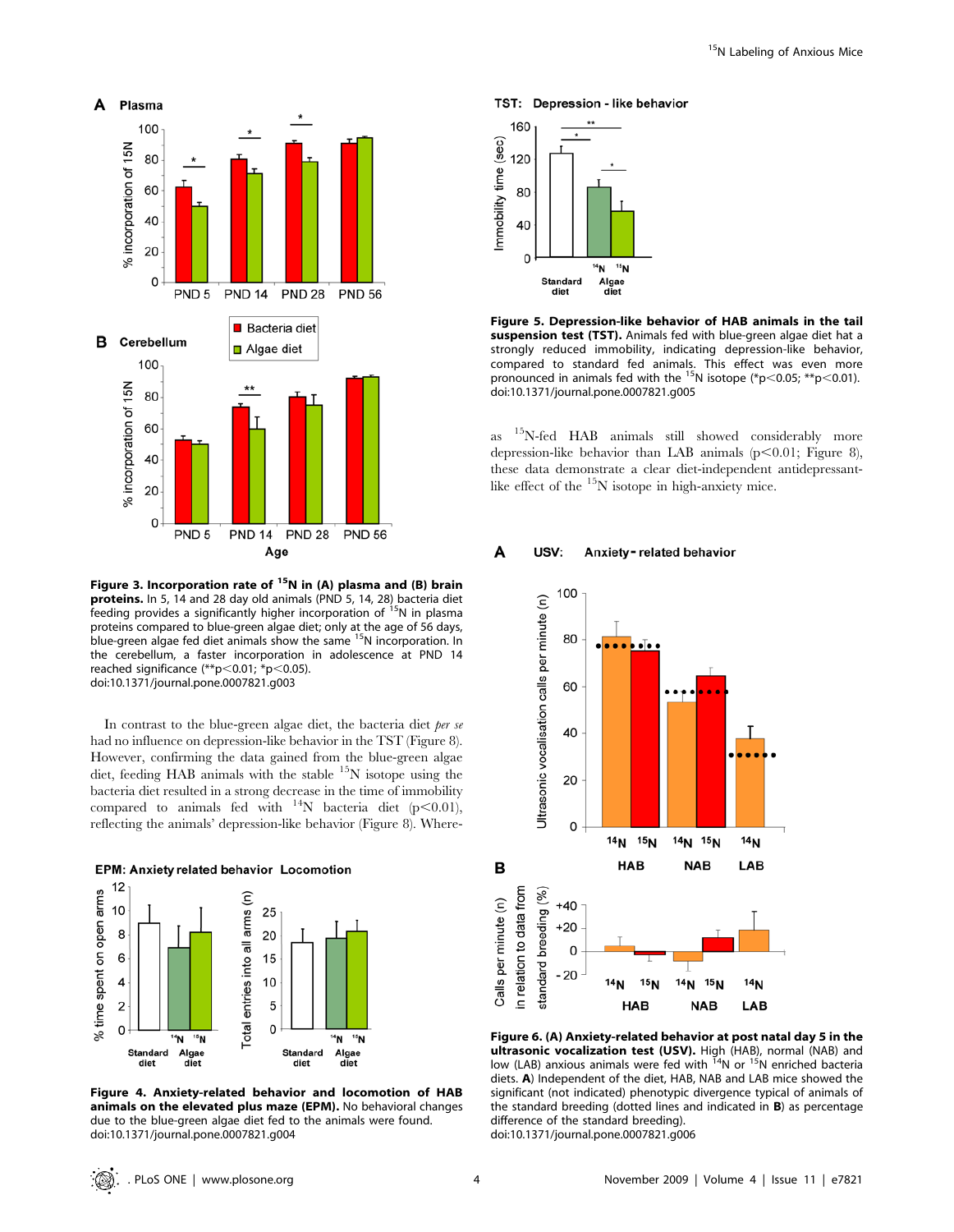

Figure 7. Anxiety-related behavior and locomotion on the elevated plus maze (EPM). High (HAB), normal (NAB) and low (LAB) anxious animals were fed with <sup>14</sup>N or <sup>15</sup>N enriched bacteria diets. A) HAB, NAB and LAB mice showed the significant (not indicated) phenotypic divergence typical of animals of the standard breeding (dotted lines and indicated in B) as percentage difference of the standard breeding). doi:10.1371/journal.pone.0007821.g007

## Protein Expression Analyses by MS

Examination of GLO1 expression by targeted MS analysis verified the well-established difference in protein expression between HAB and LAB animals [12,13]. Quantification of protein abundance in cerebellar tissue revealed, after normalization, a significant 3.9-fold increase of GLO1 in  $14N$  labeled LABs compared to 15N labeled HABs (Figure 9A, B). In addition to this ''standard marker'', Hint2 could be identified as differentially expressed in HAB vs. LAB animals (Figure 10A, B). The analysis of cerebellar tissue of 15N-labeled HAB vs. 14N-labeled LAB animals using ESI MS revealed a significant 2.4-fold increase in Hint2 protein expression in HAB mice, as shown by Hint2 tryptic peptide quantification. This difference in Hint2 expression was confirmed by RT-PCR in unlabeled animals of both lines, with Hint2 being 2.5-fold more abundant in HAB compared to LAB cerebellar cDNA (Figure 10C).

### **Discussion**

We demonstrate that  $15N$  labeling of mice via a bacteria diet is a feasible and cost-effective method to study the proteomic differences related to psychopathologies in the HAB/NAB/LAB animal model using MS. Whereas the novel bacteria diet per se had no effect on anxiety- and depression-like endophenotypes of the

animals, the stable isotope  $15N$  repeatedly decreased depressionlike behavior in high anxious animals, irrespective of the diet used (Figures 5 and 8). We are not aware of any other study showing that a stable isotope can affect behavioral characteristics of labeled animals. A possible explanation for this phenomenon could be altered enzymatic activities of 15N-labeled proteins due to increased chemical bond strength, which might affect pathways involved in the pathobiology of anxiety/depression. Indeed, Ditzen et al. [14] have recently described altered enzyme kinetics likely contributing to the phenotype of HAB animals. Altogether, the phenomenon of alterations in depression-like behavior due to  $15N$  labeling, with the anxiety-related behavior remaining unchanged, might allow us to carry out further analyses to detect critical, so far unstudied, mechanisms exclusively involved in the depression-like behavior of HAB mice. Additionally, these results clearly demonstrate the necessity to confirm the behavioral phenotype of a mouse model fed with a 15N diet.

Metabolic labeling of non-mammalian organisms with  $15N$  for comparing two proteomes by MS analysis is a valuable technique and routinely used in quantitative proteomic approaches [4]. Labeling rats with a  $15N$ -enriched blue-green algae diet has demonstrated that the method is applicable to rodents [8,9]. However, studying psychopathologically relevant proteomic parameters requires the examination of any diet effect per se onto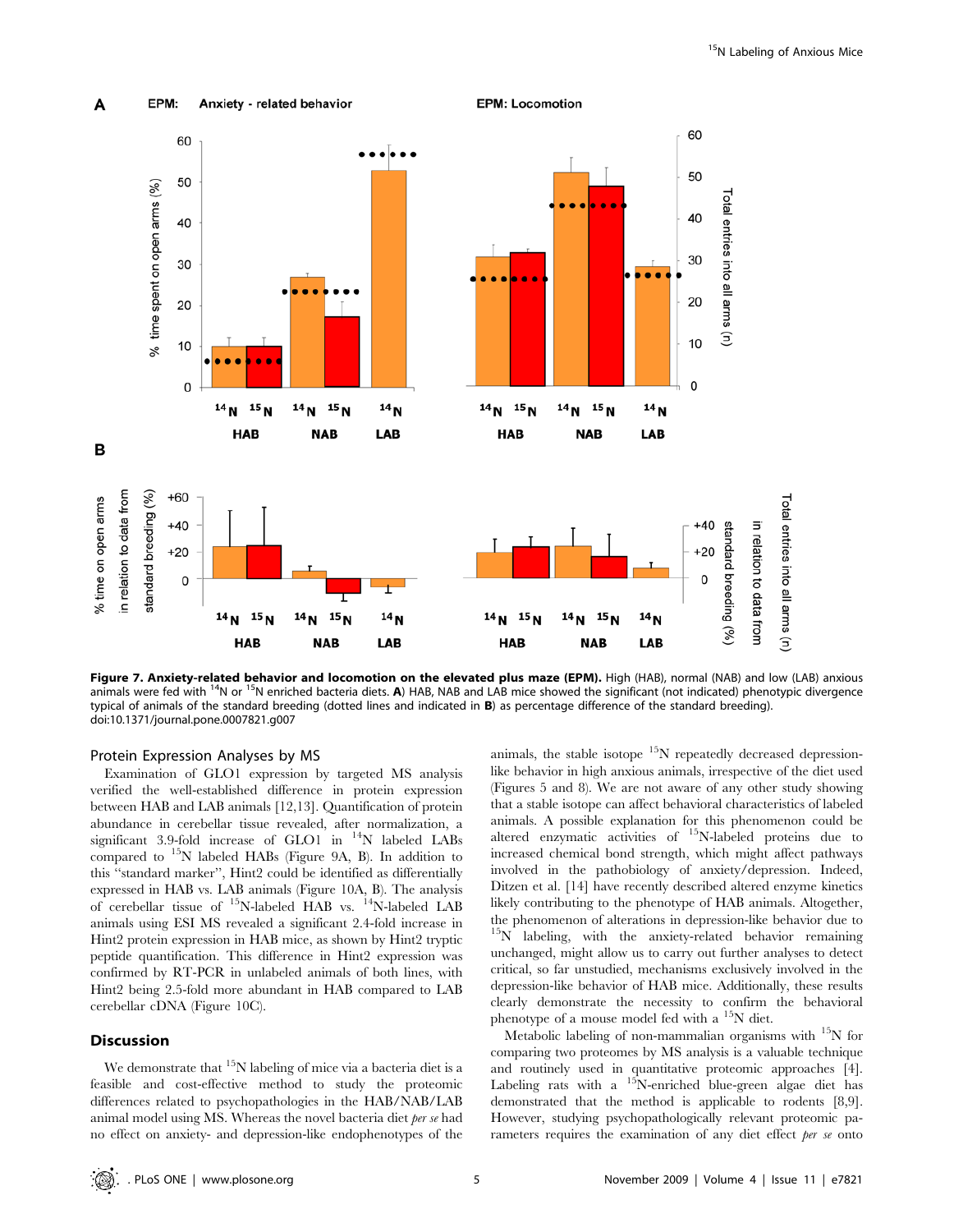

Figure 8. Depression-like behavior in the tail suspension test (TST). High (HAB), normal (NAB) and low (LAB) anxious animals were fed with 14N and/or 15N enriched bacteria diets. A) No behavioral changes due to diet per se were found for animals fed with bacteria diet compared to the animals of the respective lines of the HAB/NAB/LAB standard breeding of the same generation (dotted lines and indicated in **B**) as percentage difference of the standard breeding). However,  $15$ N fed HAB animals showed a strongly reduced immobility, indicating depression-like behavior, compared to <sup>14</sup>N fed HABs (\*\*p $<$ 0.01). B) This differed significantly from the standard HAB/NAB/LAB breeding (\*p<0.05). Due to division by zero, no value is given for  $14N$  fed LAB animals in relation to the standard breeding: values are  $14N$  LAB  $0.53\pm0.3$  sec vs. standard LAB 4.06 $\pm1.5$  sec. doi:10.1371/journal.pone.0007821.g008

relevant behaviors. For <sup>15</sup>N-labeled rats fed with a blue-green algaebased diet, no obvious behavioral changes were reported. However, no thorough phenotypic analysis of the animals was reported [8]. Furthermore, the usage of a restricted feeding paradigm does a priori not allow the exclusion of an impact on the animals' stress-related behaviors. This was solved by using blue-green algae powder incorporated in normal pellets fed ad libitum [9]. To be able to correlate psychopathological behavioral parameters with protein levels as early as PND5 via ultrasound vocalization, it was necessary to use a feeding protocol, in which the pregnant dams were already fed with the respective diet. As reported by McClatchy et al. [9], a low incorporation rate of <sup>15</sup>N is expected in slow turnover tissues, like the brain, compared to rapidly turnover tissues, like the liver. Indeed, the authors succeeded in presenting a feeding protocol for rats that started with the pregnancy of the dam, which provided an incorporation rate of up to 94% for all body tissues, but is quite costintensive. However, whereas rats did not seem to have any problems coping with blue-green algae enriched diet over a whole generation, preliminary studies in our laboratory indicated that the offspring of mice exclusively fed with blue-green algae diet had severe developmental problems.



Figure 9. Analysis of expression differences by MS analysis. A) ESI mass spectrum of the  $14N$  LAB (red) and  $15N$  HAB (blue) isotope forms of the GLO1 peptide GFGHIGIAVPDVYSACK in cerebellar tissue. The isotopologue patterns of the  $14N$  and  $15N$  peptide signals (m/z) were used for relative quantification with ProRata. B) Extracted ion chromatograms for the GLO1 peptide, extracted from A, showing an upregulation of GLO1 in LAB mice. No smoothing was applied. doi:10.1371/journal.pone.0007821.g009

We were able to overcome the problem of malnutrition in early development by free choice blue-green algae diet/standard chow feeding. This resulted in a sufficient incorporation rate of  $15N$  in all tissues in adulthood. However, the incorporation rate in adolescence was considerably low and, more importantly, we observed a strong impact of the blue-green algae diet per se on depression-like behavior of the adult animals. This effect was even more pronounced in animals fed with <sup>15</sup>N-enriched blue-green algae diet.

We therefore developed (in co-operation with Silantes GmbH, Germany) a novel diet based on Ralstonia eutropha bacteria, which we found to be not only better tolerable for the animals but also more cost-effective. Indeed, using this diet, we did not encounter any health problems of the dams or the offspring. Only the weight of the animals was slightly reduced when fed with the bacteria diet (Figure 2). This had, however, no detectable phenotypic consequences. Whether the reduced weight was due to the slightly different diet composition compared to standard lab chow or the addition of bacteria remains to be shown. The incorporation rate of  $15<sup>N</sup>$  was found to be over 60% as early as PND5, when divergent anxiety-related behavior is clearly detectable for the first time, and significantly higher than in free choice blue-green algae diet fed animals (Figure 3). This will be advantageous for future studies on the ontogenetic development of complex traits such as anxiety-related behavior. Even more important, no influence of the bacteria food per se on any of the examined behaviors of HAB/  $NAB/LAB$  mice was found. Indeed, although the  $15N$  isotope had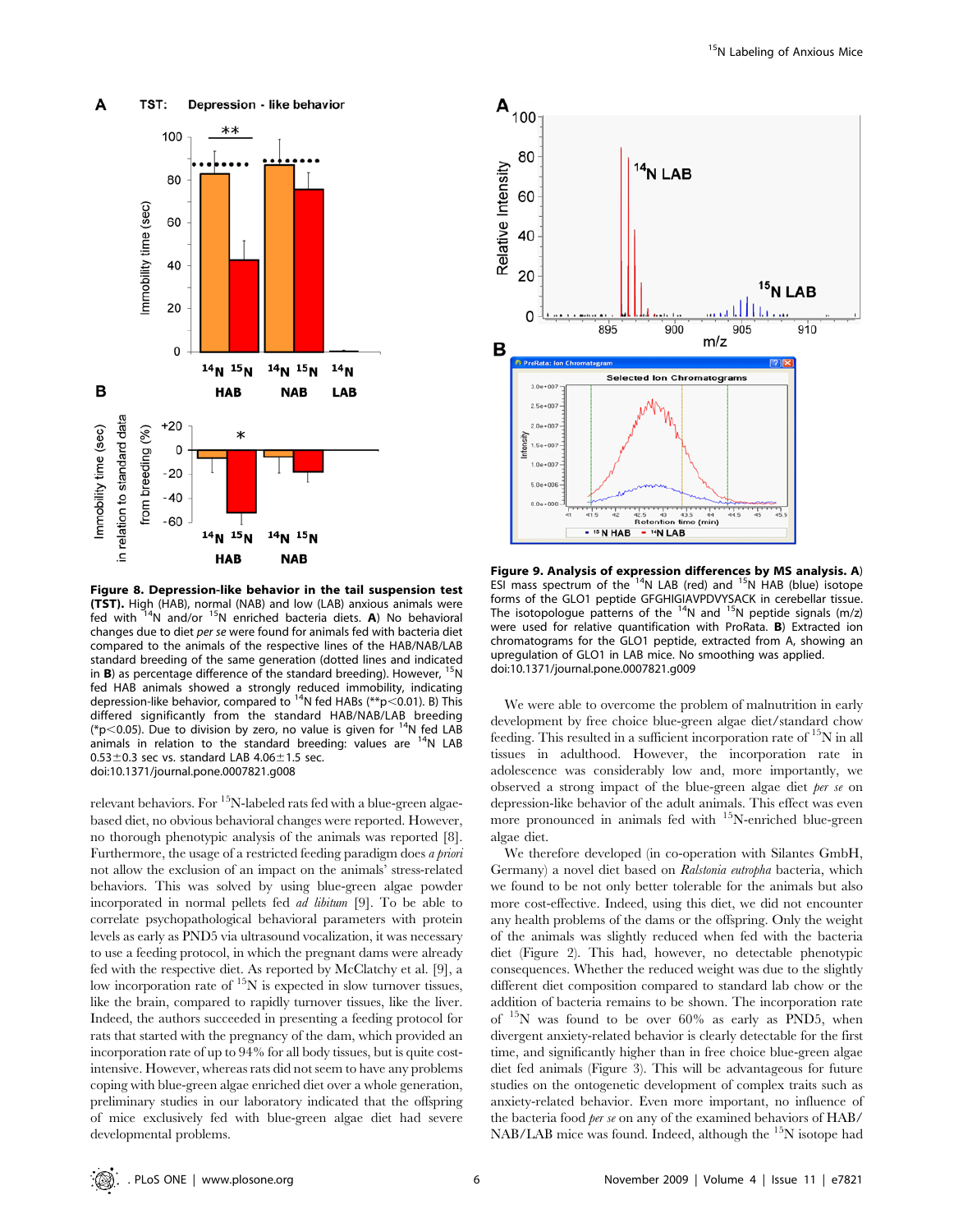

Figure 10. Analysis of expression differences by MS analysis and RT-PCR. A) ESI mass spectrum of the  $14N$  LAB (red) and  $15N$  HAB (blue) isotope forms of the Hint2 peptide ISQAEEDDQQLLGHLLLVAK in cerebellar tissue. The isotopologue patterns of the  $14N$  and  $15N$  peptide signals (m/z) were used for relative quantification with ProRata. **B**) Extracted ion chromatograms for the Hint2 peptide, extracted from A, showing an upregulation of Hint2 in HAB mice. C) Analysis of Hint2 transcripts in <sup>15</sup>N-labeled HAB and <sup>14</sup>N LAB cerebellar cDNA by RT-PCR, normalized by HRSP12 expression. Hint2 expression in HABs was 2.5 fold higher compared to LABs ( $p$ <0.05). No smoothing was applied. doi:10.1371/journal.pone.0007821.g010

an impact on the behavior of the animals, as discussed earlier, their phenotypes were still highly divergent. This demonstrates the advantage of using highly selected animals with extremely divergent phenotypes for labeling studies to allow strong correlations between endophenotypes and proteomic differences, taking a possible effect of  ${}^{15}N$  into account.

In highlighting two differentially regulated proteins, we validated the method and demonstrated that it has the potential to identify novel phenotype-related protein expression differences. The standard biomarker of the HAB/NAB/LAB animal model, GLO1 [12,16], was successfully detected and validates the  $15$ N approach used in this study. Additionally, Hint2 was found to be differentially expressed between HAB and LAB mice. This enzyme catalyses hydrolysis and transfer of nucleotide-containing substrates in metabolic pathways of DNA, RNA and carbohydrates. Located in the mitochondrial membrane, it is thought to maintain mitochondrial potential and calcium release, thereby influencing mitochondria-dependent apoptosis. Moreover, Hint2 was shown to impact on endocrine factors by acting on steroidogenesis in H295R cells [18]. While more conventional 2D-gel analyses used in prior studies failed to detect a difference in Hint2 (18 kDa), the present approach allowed the detection of candidate proteins with both low and high molecular weights. Indeed, RT-PCR and recent microarray data confirm the differential expression of Hint2 in HAB vs. LAB mice (Figure 10C and Czibere et al, unpublished).

Therefore, labeling animals with  $15N$  via the novel bacteria diet, verifying their phenotype and examining highly sensitive divergences in their proteomes due to both  $15\text{N}$  incorporation and genetic predisposition will open up new dimensions of detection of proteins and pathways underlying psychopathological traits.

## Materials and Methods

All diets were prepared as pellets (either by Harlan Laboratories or Silantes GmbH, Germany) with comparable size and consistency to standard lab chow.

### Diet Compositions

The composition of the bacteria and blue-green algae diet are shown in table 1. Standard laboratory diet (Harlan Laboratories, Germany) was used as control diet.

## Animals

HAB, NAB and LAB mice, bred and housed in the animal facilities of the Max Planck Institute of Psychiatry (Munich, Germany) were used in this study. The mouse lines are derived from CD1 and were inbred for extremes in trait anxiety according to their anxiety-related behavior on the elevated plus maze (EPM), with HAB mice spending  $\langle 10\% \rangle$ , NAB mice spending approx.  $30\%$ , and LAB mice spending  $>50\%$  on the open arms of the EPM [12]. Dams were housed in type 3 macrolone cages, mature animals were housed in groups of 4 animals in type 2 macrolone cages (12 h light/dark cycle (lights on at 6 am), room temperature  $23\pm2\degree$ C, humidity 60%; tap water and food *ad libitum*). Behavioral experiments were performed between 8 am and 1 pm.

The presented work complies with current regulations covering animal experimentation in Germany and the EU (European Communities Council Directive 86/609/EEC). All experiments were announced to the appropriate local authority and were approved by the 'Animal Welfare Officer' of the Max Planck Institute of Psychiatry.

### Behavioral Tests

Ultrasonic vocalization test. On PND 5, pups were individually separated from their mothers and immediately placed on a Petri dish ( 15 cm, cleaned with 70% ethanol; temperature was kept constant by water-bath  $(23^{\circ}C)$  underneath the dish). USV calls were detected and counted for 5 min with a bat detector (Mini 3 bat-detector, Ultra Sound Advice, U.K.) at 70 kHz.

Elevated plus maze test. The plus-shaped maze is built of dark gray PVC and consists of two respectively opposing open (30 $\times$ 5 cm, 300lux, white light) and closed arms (30 $\times$ 5 $\times$ 15 cm, 10lux, red light) connected by a central platform  $(5\times5$  cm, 90lux), located 40 cm above the floor, surrounded by a black curtain and was cleaned before each trial with water containing a detergent [19]. The animal's behavior was recorded for 5 min via a video camera fixed above the maze. Percentage of time spent on the open arms relative to the time spent on all arms and the total number of entries into all arms were monitored by a trained observer blind to treatment or tracking software.

Tail suspension test. For this test, the mouse was suspended by the end of its tail to a bar 35 cm above the floor [20]. The animals' behavior was videotaped for 6 min and the duration of total immobility scored by a trained observer blind to the treatment.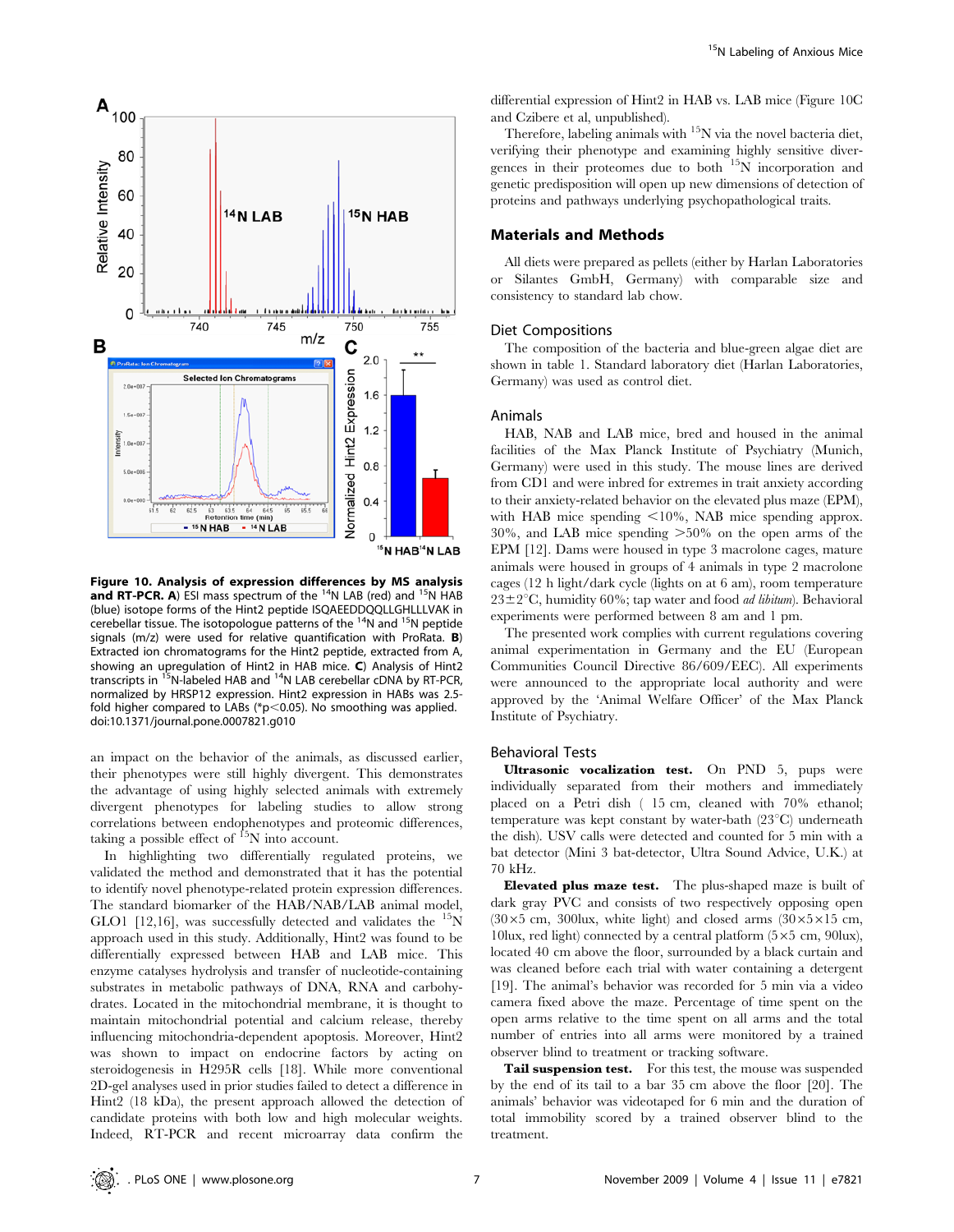## Experimental Procedure (Figure 1)

To gain a high incorporation rate of 15N at early developmental stages, mice were fed with 15N-enriched diet from embryonic status on. As controls, mice received according to the same protocol 14N non-labeled diet or standard chow. Females (4–8 per diet) were mated one-to-one with an adequate male (i.e. sibling) to increase the pregnancy probability and to gain the optimal number of required offspring. After 10 days, the females' pregnancy state was estimated visually and/or by palpation of the embryos along the backbone, and the males were removed. Pregnant dams were fed for 4 days *ad libitum* with both standard and the respective special diet to habituate to the new diet. Then the animal was supplied with pure special diet.

On PND5, all offspring was tested for USV and litters got culled to an average number of the usual litter size. On day 28, animals were weaned and group housed (2–4 animals per cage). Each cage was supplied with the respective special diet in accordance to the mother's diet. Groups were composed of animals derived evenly from all litters per diet to minimize cage effects. At 7 weeks of age, all animals were tested in the elevated plusmaze test and 48 h later in the tail suspension test. Tissue from all animals was collected one week after the last behavioral test after perfusion with 0.9% saline. Blood was sampled before the perfusion procedure and centrifuged at 13000 g for 10 min. Plasma and all collected tissue were snap frozen and stored at  $-80^{\circ}$ C.

## <sup>15</sup>N incorporation Rate Determination

To monitor the  $15N$  incorporation throughout the breeding scheme, <sup>15</sup>N incorporation rates were calculated for PND5, 14, 28 and 56 in brain and plasma samples. For every time point, up to four pairs of 15N and 14N mouse cerebella were mixed at a ratio of 1:1 (w/w). Tissue was homogenized in 250 mM sucrose (Sigma Aldrich, St. Louis, MO, USA) buffer containing 50 mM Tris-HCl, 5 mM MgCl<sub>2</sub>, 1 mM DTT (BioRad, Hercules, CA, USA), spermine (25 ug/ml, Sigma), spermidine (25 ug/ml, Sigma) and Cocktail inhibitor tablets (Roche Diagnostics, Indianapolis, IN, USA) and centrifuged at 25000 g, for 1 h at  $4^{\circ}$ C. The supernatant was concentrated at 13000 g, for 30 min at  $20^{\circ}$ C using 3kDa cut off spin filters (Millipore, Bellerica, MA, USA), the extracted protein mixture was resolved by 12.5% SDS-PAGE and the gel stained with Coomassie blue (BioRad). Several abundant gel bands were chosen, cut into small pieces, washed twice with 25 mM NH4HCO3/50% acetonitrile (VWR, Darmstadt, Germany) and digested with trypsin (5 ng/ul, Promega, Madison, WI, USA) overnight at  $37^{\circ}$ C. Peptides were extracted with 50% acetonitrile/ 2% HCOOH (Merck, Darmstadt, Germany), lyophilized, redissolved in  $10 \mu l$  0.5% trifluoroacetic acid (Sigma), cleaned up by OMIX tips (Varian, Palo Alto, CA, USA) and then analyzed with a MALDI-TOF-TOF Ultraflex II mass spectrometer (Bruker Daltonik, Bremen, Germany). MS/MS data were searched against a Swissprot 51.6 mouse database using MASCOT 2.2 (Matrix Science, London, UK). The <sup>15</sup>N incorporation rates of the labeled fractions were determined by the in-house software QuantiSpec [21]. For determining  $^{15}N$  incorporation in plasma,  $^{15}N$  and  $^{14}N$  mouse plasma proteins were mixed at a 1:1 ratio (v/v) and processed as described for the brain samples.

### Relative Quantification

To compare the protein profiles of HAB and LAB animals, <sup>15</sup>N labeled cerebella from HAB mice were compared with  $^{14}$ N cerebella from LAB mice. Three  $^{15}_{10}$ N HAB/<sup>14</sup>N LAB cerebella pairs were compared. Per pair, a <sup>15</sup>N cerebellum was combined with a  $14$ N cerebellum at a 1:1 ratio (w/w). Cytosolic proteins were then extracted according to the protocol of Cox and Emily (Cox and Emily, 2006). Protein content was estimated with Bradford assay (BioRad) and 100 µg per  $14N/15N$  pair were loaded onto a 12.5% SDS PAGE. For protein digestion gel bands were washed twice with 25 mM  $NH_4HCO_3/50\%$  acetonitrile (VWR), followed by reduction with 10 mM dithiothreitol (BioRad) for 30 min at  $56^{\circ}$ C, carboxyamidomethylation with  $50 \text{ mM}$  iodoacetamide (BioRad) for 30 min at room temperature and subjected to digestion with trypsin (5 ng/ul, Promega, Madison, WI, USA) overnight at  $37^{\circ}$ C. Peptide extraction was performed as described above. For every fraction, peptides were lyophilized and dissolved to 10 µl 1% HCOOH (Merck). Five µl were then loaded onto an in-house packed fused silica RP-C18 (3 µm, Maisch, Monheim, Germany) column  $(0.075 \text{ mm} \times 20 \text{ cm})$ , washed with  $0.1\%$ HCOOH (Merck) for 20 min and eluted with a gradient of 95% acetonitrile/0.1% HCOOH (Merck) over 120 min at a flow rate of 200 nl/min using a nanoLC-2D system (Eksigent, Dublin, CA, USA). Column effluents were directly infused into an LTQ-Orbitrap mass spectrometer (Thermo Fisher Scientific, Bremen, Germany). The five most abundant precursor ions in the full scan were subjected to MS/MS fragmentation ('Top Five'). Mass spectrometry RAW files were searched against a  $^{14}$ N and a  $^{15}$ N decoy ipi.MOUSE.v3.46 database utilizing BioWorks 3.3.1 and SEQUEST software (Thermo Fischer Scientific, San Jose, CA, USA). Precursor and fragment ion tolerance were set to 5ppm and 1Da, respectively. Trypsin was chosen as enzyme and up to two missed cleavage sites were allowed. Cysteine carboxyamidomethylation was used as static modification. Methionine oxidation was used as variable modification. Quantification was performed using the ProRata 1.0 software (Pan et al., 2007).

### Real Time PCR

Total RNA was isolated from mouse cerebellar brain tissue, using Tri reagent (Ambion, Huntingdon UK) and reversetranscribed using oligo-dT-primers. cDNA was precipitated in 1 M sodium acetate and 60% ethanol in liquid nitrogen. Twenty ng of purified cDNA were analyzed in a reaction volume of  $10 \mu$ l, using the QuantiFast SYBR Green PCR Mix (Quiagen, Hilden Germany) and a capillary Light Cycler 2.0 (Roche Diagnostics, Mannheim Germany). cDNA of each brain was quantified in duplicates. For quantification of Hint2-transcripts, primers Hint2F (aggacacttactccttgtggc) and Hint2R (caagtacgtgaatgtgcagg) were used. Signal intensities were normalized by the amount of heatresponsive protein 12 (Hrsp12) housekeeper, found in individual brain samples, using primers HRSP12F (atgaatgactttggcactgtc) and HRSP12R (atggctacttatagtcatgcc).

### Statistical Analysis

The data are presented as means $\pm$ SEM and were statistically analyzed using SPSS 12.0. Data dependent on two or more variables were compared using univariate analysis of a general linear model, subsequently split and further analyzed by T-test. Bonferroni correction was applied to adjust for multiple comparisons. Significance was accepted with  $p<0.05$ .

## Acknowledgments

We thank Maria Lebar, Christiane Rewerts, and Markus Nu*b*baumer for active support.

## Author Contributions

Conceived and designed the experiments: EF MSK CWT RL BH. Performed the experiments: EF MSK MDF YZ BH. Analyzed the data: EF MSK MDF YZ GM CWT RL BH. Contributed reagents/materials/ analysis tools: SR MB HH CWT RL. Wrote the paper: EF.